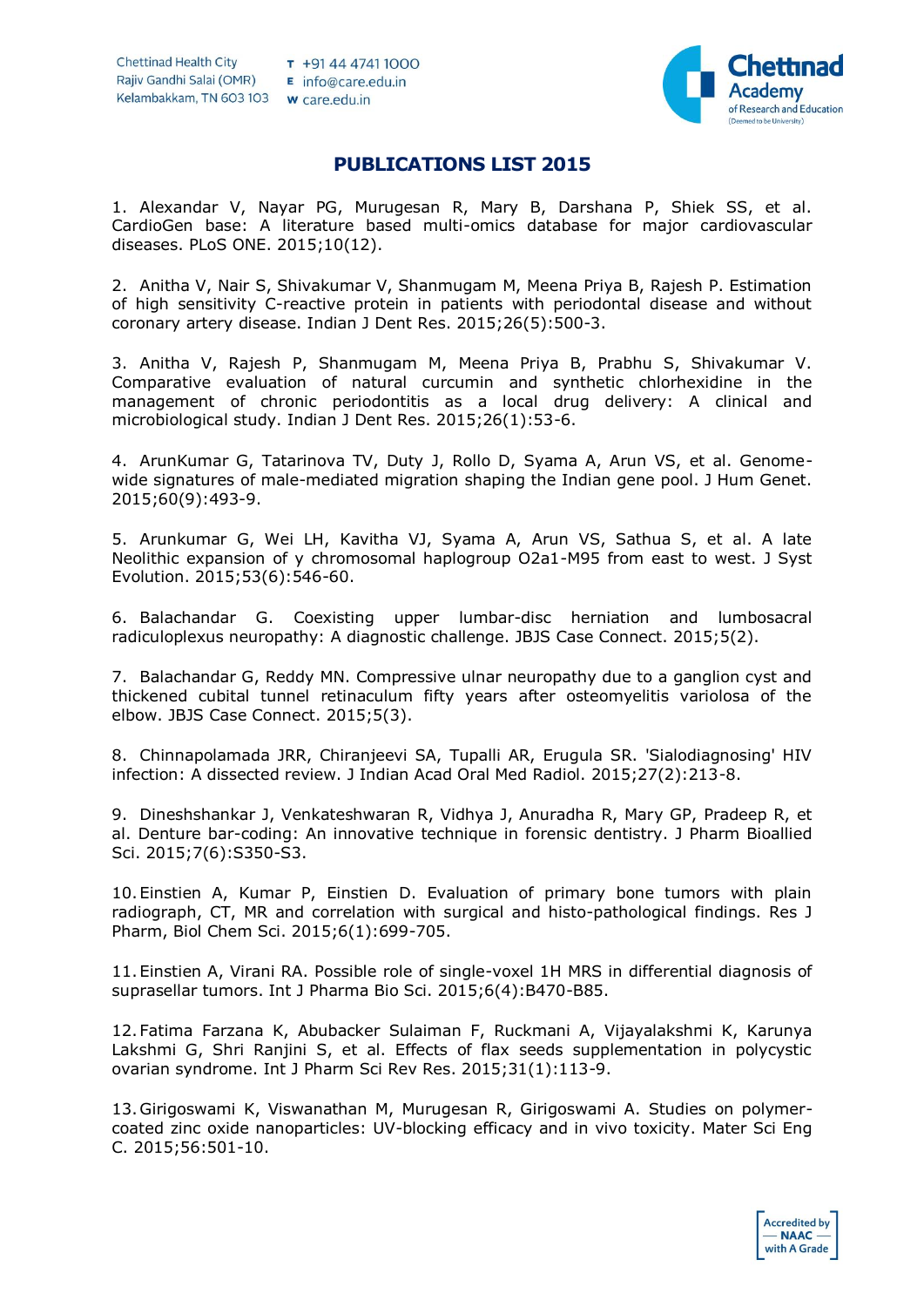

14.Gnanaraj P, Dayalan H, Elango T, Malligarjunan H, Raghavan V, Rao R. Downregulation of involucrin in psoriatic lesions following therapy with propylthiouracil, an anti-thyroid thioureylene: Immunohistochemistry and gene expression analysis. Int J Dermatol. 2015;54(3):302-6.

15.Husain RSA, Ramakrishnan V. Global Variation of Human Papillomavirus Genotypes and Selected Genes Involved in Cervical Malignancies. Ann of Global Health. 2015;81(5):675-83.

16. Iyer S, Mohan G, Ramakrishnan S, Theodore S. Comparison of tapentadol with tramadol for analgesia after cardiac surgery. Ann Card Anaesth. 2015;18(3):352-60.

17. John P, Muthukumar B. Comparison of the effect of dentin bonding, dentin sealing agents on the microleakage of provisional crowns fabricated with direct and indirect technique-an invitro study. J Clin Diagn Res. 2015;9(6):ZC54-ZC7.

18.Kaliamoorthy S, Ambiga P, Sivaraman S, Shanmugasundaram K, Nagarajan M. A case report of granular cell ameloblastoma associated with aneurysmal bone cyst like features. J Pharm Bioallied Sci. 2015;7(6):S797-S9.

19.Kaliamoorthy S, Sethuraman V, Ramalingam SM, Arunkumar S. A rare case of clear cell variant of oral squamous cell carcinoma. J Nat Sci Biol Med. 2015;6(1):245-7.

20.Kandasamy V, Subramanian M, Rajilarajendran H, Ramanujam S, Sathiya S, Renuka S. A study on the incidence of neural tube defects in a tertiary care hospital over a period of five years. J Clin Diagn Res. 2015;9(7).

21.Karthik R, Saravanan R, Ebenezar KK, Sivamalai T. Isolation, Purification, and Characterization of Avian Antimicrobial Glycopeptide from the Posterior Salivary Gland of Sepia pharaonis. Appl Biochem Biotechnol. 2015;175(3):1507-18.

22.Kodeeswaran M, Ramesh VG, Saravanan N, Udesh R. Percutaneous retrogasserian glycerol rhizotomy for trigeminal neuralgia: A simple, safe, cost-effective procedure. Neurol India. 2015;63(6):889-94.

23.Kumar SG, Karthik R, Manigandan V, Sheeba R, Saravanan R. Hepatoprotective effect of phloroglucinol from south indian marine macroalgae against liver disorders. Hepatotoxicity: Symptoms, Management and Health Implications: Nova Science Publishers, Inc.; 2015. p. 51-78.

24.Maheshwari KU, Santhi S, Malar R. Cystatin C: An alternative dialysis adequacy marker in high flux hemodialysis. Indian J Nephrol. 2015;25(3):143-5.

25.Markandeyan D, Santhalingam K, Kannaiyan S, Suresh S, Paul B. Virtual screening of phytochemicals of morinda citrifolia as anti-inflammatory and anti-alzheimer agents using molegro virtual docker on p38α mitogen-activated protein kinase enzyme. Asian J Pharm Clin Res. 2015;8(6):141-5.

26.Meena Priya B, Galgali SR. Comparison of amine fluoride and chlorhexidine mouth rinses in the control of plaque and gingivitis - A randomized controlled clinical trial. Indian J Dent Res. 2015;26(1):57-62.

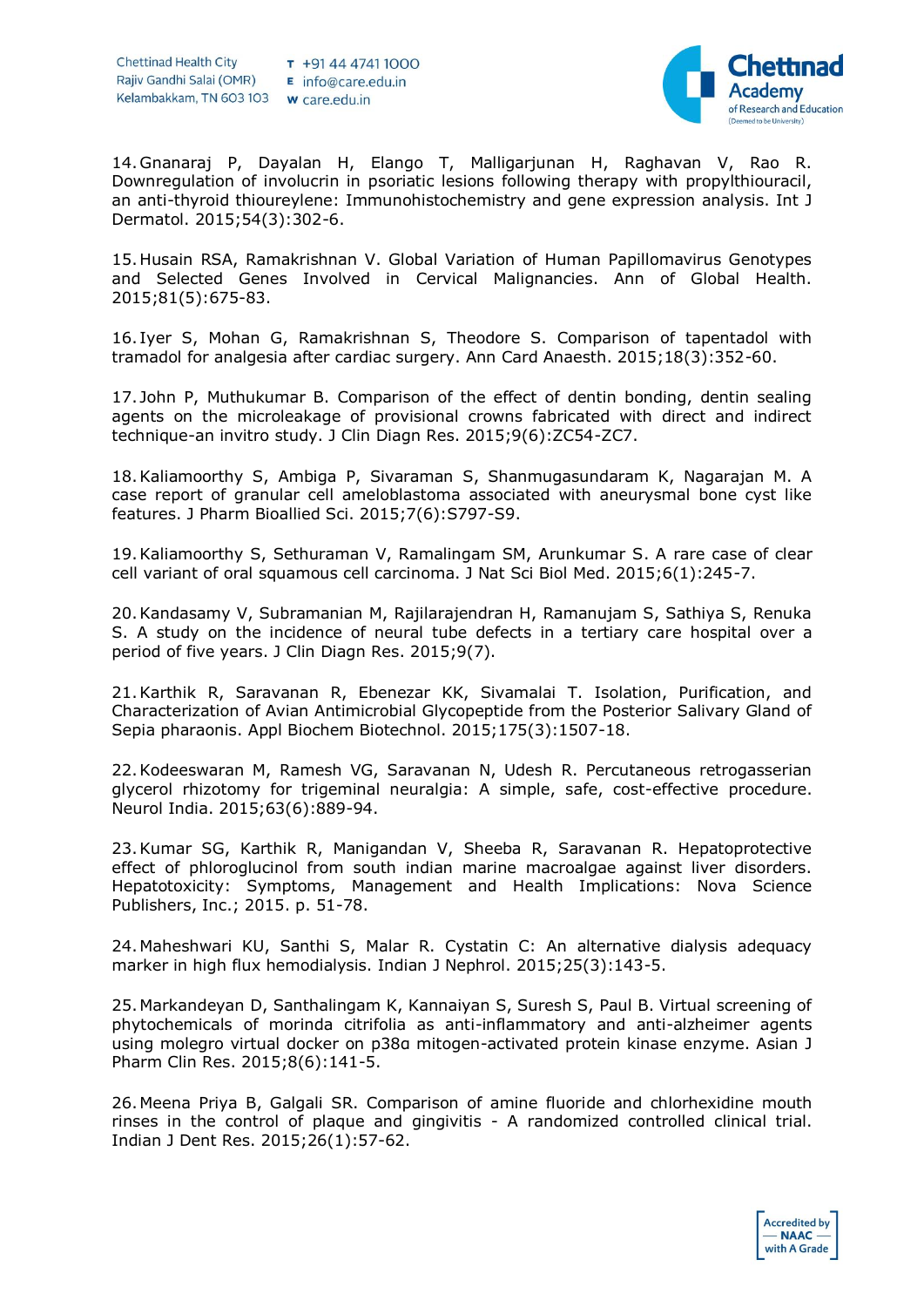

27.Muthukumar M, Mathews L, Vasantha NS, Anoop S. Intramyometrial vasopressin as a haemostatic agent: Is it really safe? Indian J Anaesth. 2015;59(1):51-3.

28.Nagappan N, Dhamodhar M, Nithin M, Kumar E. Knowledge, value, opinion and practice about usage of pit and fissure sealant among dental professionals in Chennai, Tamil Nadu, India. J Intl Soc Prev Community Dent. 2015;5(8):S123-S8.

29.Nagappan N, John J. Periodontal status among patients with cleft lip (CL), cleft palate (CP) and cleft lip, alveolus and palate (CLAP) in Chennai, India. A comparative study. J Clin Diagn Res. 2015;9(3):ZC53-ZC5.

30.Nayak P, Sharma SB, Chowdary NVS. Thalamic superoxide and peroxide handling capacity (SPHC): An experimental study with aluminum, ethanol and tocopherol in rats. Indian J Exp Biol. 2015;53(9):568-73.

31.Perumal MPB, Ramegowda AD, Lingaraju AJ, Raja JJ. Comparison of microsurgical and conventional open flap debridement: A randomized controlled trial. J Ind Soc Periodontol. 2015;19(4):406-10.

32.Prakash JS, Rajamanickam K. Aptamers and their significant role in cancer therapy and diagnosis. Biomedicines. 2015;3(3):248-69.

33.Priya BM, Anitha V, Shanmugam M, Ashwath B, Sylva SD, Vigneshwari SK. Efficacy of chlorhexidine and green tea mouthwashes in the management of dental plaque-induced gingivitis: A comparative clinical study. Contemp Clin Dent. 2015;6(4):505-9.

34.Ragulan R, Subramanian S, Surendra Menon K, Arun Babu V. A comparative study of clinico-radiological profile of pulmonary tuberculosis in diabetic and non diabetic adults. Int J Pharma Bio Sci. 2015;6(1):B1341-B8.

35.Rajaram V, Thyegarajan R, Balachandran A, Aari G, Kanakamedala A. Platelet Rich Fibrin in double lateral sliding bridge flap procedure for gingival recession coverage: An original study. J Ind Soc Periodontol. 2015;19(6):665-70.

36.Ramachandran R, Viswanath S, Elangovan P, Saravanan N. A study on male homosexual behavior. Indian J Sex Transm Dis. 2015;36(2):154-7.

37.Ramakrishnan K, Sharma S, Sreeja C, Pratima DB, Aesha I, Vijayabanu B. Sex determination in forensic odontology: A review. J Pharm Bioallied Sci. 2015;7(6):S398- S402.

38.Ramamoorthy A, Janardhanan S, Jeevakarunyam S, Jeddy N, Eagappan S. Integrative oncology in Indian subcontinent: An overview. J Clin Diagn Res. 2015;9(3):1-3.

39.Ramesh VG. Neurosurgical teaching in the present context. Neurol India. 2015;63(6):1003-4.

40.Ramesh VG, Bhanu K, Jothi R. The Madras Institute of Neurology, Madras Medical College, Chennai. Neurol India. 2015;63(6):940-6.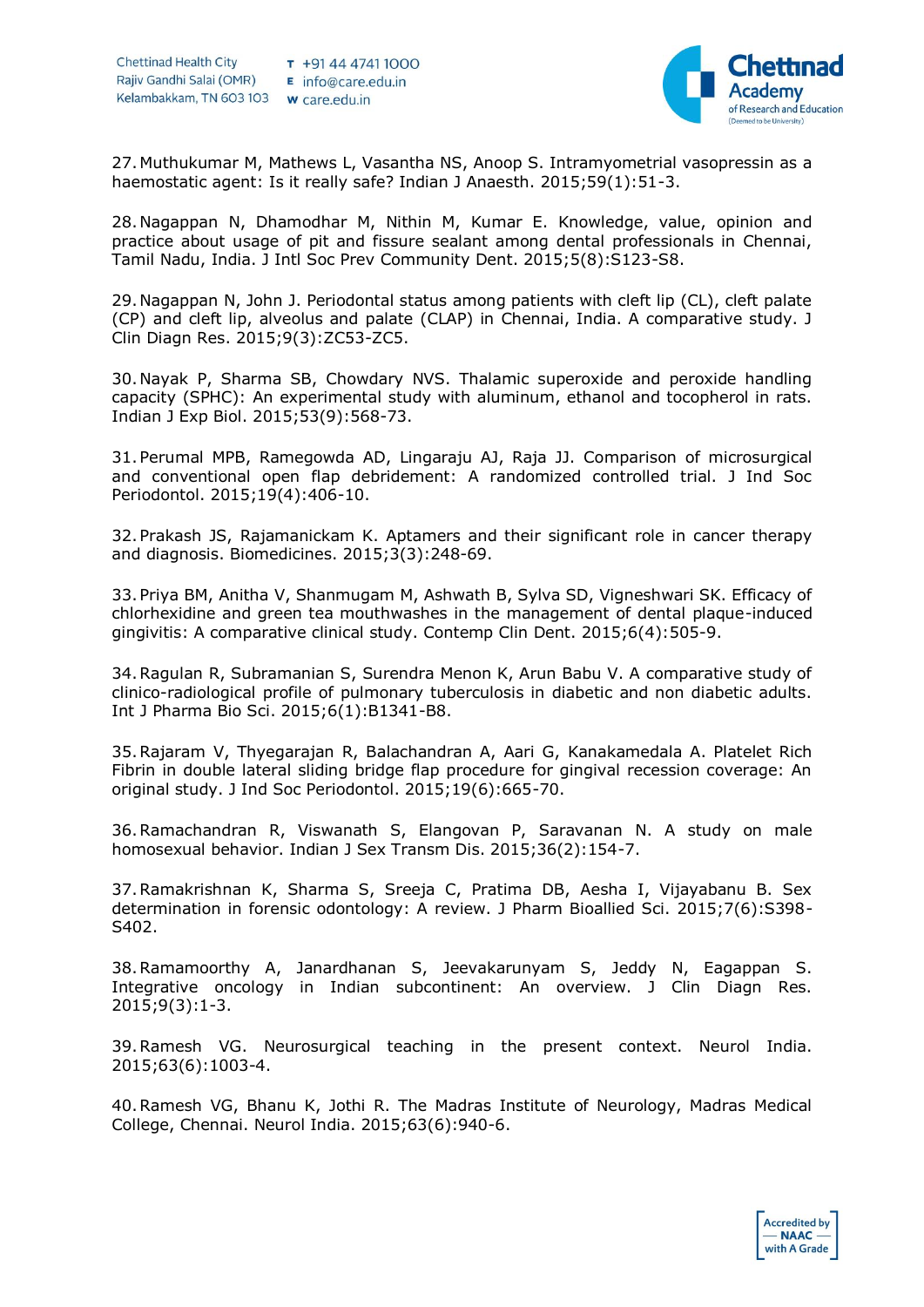

41.Rathinasamy M, Srinivasan K, Umadevi L, Suresh P, Jaishree V, Subhadevi S, et al. Identification of physiological bow legs and knock knees in children in office practice. Indian J Pract Pediatr. 2015;17(4):335-41.

42.Rolands C. Oral health presentations and considerations in gastrointestinal diseases. J Indian Acad Oral Med Radiol. 2015;27(3):412-5.

43.Sadasiva K, Ramalingam S, Rajaram K, Meiyappan A. Cracked tooth syndrome: A report of three cases. J Pharm Bioallied Sci. 2015;7(6):S700-S3.

44.Sarah S, Lijo G, Sukanya E, Rajasekaran D. Renal tubular acidosis due to Sjogren's syndrome presenting as hypokalemic quadriparesis: A report of two cases. Indian J Nephrol. 2015;25(6):386-7.

45.Saravanan R, Gracia F, Khan MM, Poornima V, Gupta VK, Narayanan V, et al. ZnO/CdO nanocomposites for textile effluent degradation and electrochemical detection. J Mol Liq. 2015;209:374-80.

46.Shanmugam M, Shivakumar B, Meenapriya B, Anitha V, Ashwath B. Clinical evaluation of expanded mesh connective tissue graft in the treatment for multiple adjacent gingival recessions in the esthetic zone. Contemp Clin Dent. 2015;6(3):321-6.

47.Shobbana Devi VR, Kumaraswamy Anand M, Venkateswaran S, Iyer KS, Krishnaswamy NR. Comparison of shear bond strength of self-etching fluoride releasing adhesives with and without pumice prophylaxis. Indian J Dent Res. 2015;26(4):390-5.

48.Sivakumar M, Dineshshankar J, Sunil PM, Nirmal R, Sathiyajeeva J, Saravanan B, et al. Stem cells: An insight into the therapeutic aspects from medical and dental perspectives. J Pharm Bioallied Sci. 2015;7(6):S361-S71.

49.Sreeja C, Ramakrishnan K, Vijayalakshmi D, Devi M, Aesha I, Vijayabanu B. Oral pigmentation: A review. J Pharm Bioallied Sci. 2015;7(6):S403-S8.

50.Srinivasan D, Louis CJ. Evaluation of caries in deciduous second molar and adjacent permanent molar in mixed dentition. J Pharm Bioallied Sci. 2015;7(6):S572-S5.

51.Subbarayan D, Singh M, Khurana N, Sathish A. Histomorphological features of intestinal atresia and its clinical correlation. J Clin Diagn Res. 2015;9(11):EC26-EC9.

52.Subramanian S, Jindal A, Bucker A, Meenakshi N. Pulmonary sequestration - Rare findings. Int J Pharma Bio Sci. 2015;6(1):B1134-B9.

53.Subramanian S, Ragulan, Jindal A, Vis Wambhar V, Arun Babu V. The study of efficacy, tolerability and safety of theophylline given along with formoterol plus budesonide in COPD. J Clin Diagn Res. 2015;9(2):OC10-OC3.

54.Vijayabanu B, Sreeja C, Bharath N, Aesha I, Kannan VS, Devi M. Odontogenic myxoma of maxilla: A rare presentation in an elderly female. J Pharm Bioallied Sci. 2015;7(6):S759-S62.

55.Vijayashree R, Aruthra P, Ramesh Rao K. A comparison of manual and automated methods of quantitation of oestrogen/progesterone receptor expression in breast carcinoma. J Clin Diagn Res. 2015;9(3):EC01-EC5.